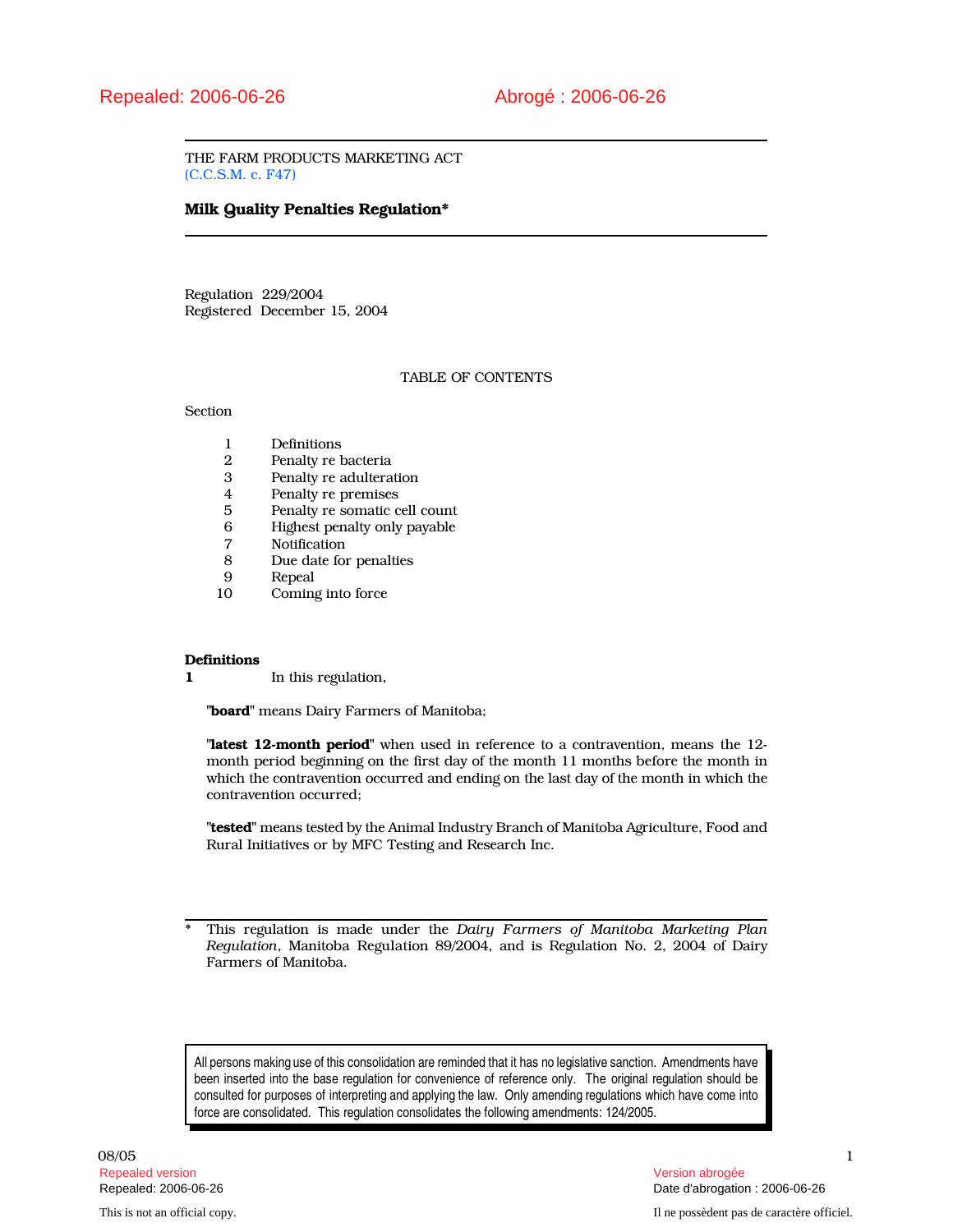# Penalty re bacteria

2(1) In this section, "**contravention**" means the marketing of milk that is tested and found to have a bacteria count of 50,000 or more per millilitre on the plate loop count method or 122,000 or more per millilitre on the imuno-fluoro-electronic method.

M.R. 124/2005

**2(2)** A producer who commits a contravention under this section is to receive a warning from the board for the first contravention in the latest 12-month period.

2(3) Subject to subsection 6(2), a producer who commits more than one contravention in the latest 12-month period shall pay a penalty with respect to all milk marketed by the producer in the month in which the contravention occurs of

(a) \$3.00 per hectolitre if the contravention is the producer's second contravention in the latest 12-month period;

(b) \$4.00 per hectolitre if the contravention is the producer's third contravention in the latest 12-month period;

(c) \$5.00 per hectolitre if the contravention is the producer's fourth contravention in the latest 12-month period; and

(d) \$7.00 per hectolitre if the contravention is the producer's fifth contravention in the latest 12-month period.

2(4) Subject to subsection 6(2), where a producer is liable to pay a penalty under clause 2(3)(d), milk pickups from that producer shall, unless the board is satisfied that adequate measures are being taken to avoid any further contraventions, be suspended until two consecutive milk samples taken at least six days apart are tested and found to have a bacteria count which would not constitute a contravention.

#### Penalty re adulteration

**3(1)** In this section, "**contravention**" means the marketing of milk that is tested and found to have a freezing point of -0.505°C or higher.

M.R. 124/2005

3(2) A producer who commits a contravention under this section is to receive a warning from the board for the first contravention in the latest 12-month period.

3(3) Subject to subsection 6(2), a producer who commits more than one contravention in the latest 12-month period shall pay a penalty with respect to all milk marketed by the producer in the month in which the contravention occurs of

(a) \$3.00 per hectolitre if the contravention is the producer's second contravention in the latest 12-month period;

(b) \$4.00 per hectolitre if the contravention is the producer's third contravention in the latest 12-month period;

(c) \$5.00 per hectolitre if the contravention is the producer's fourth contravention in the latest 12-month period; and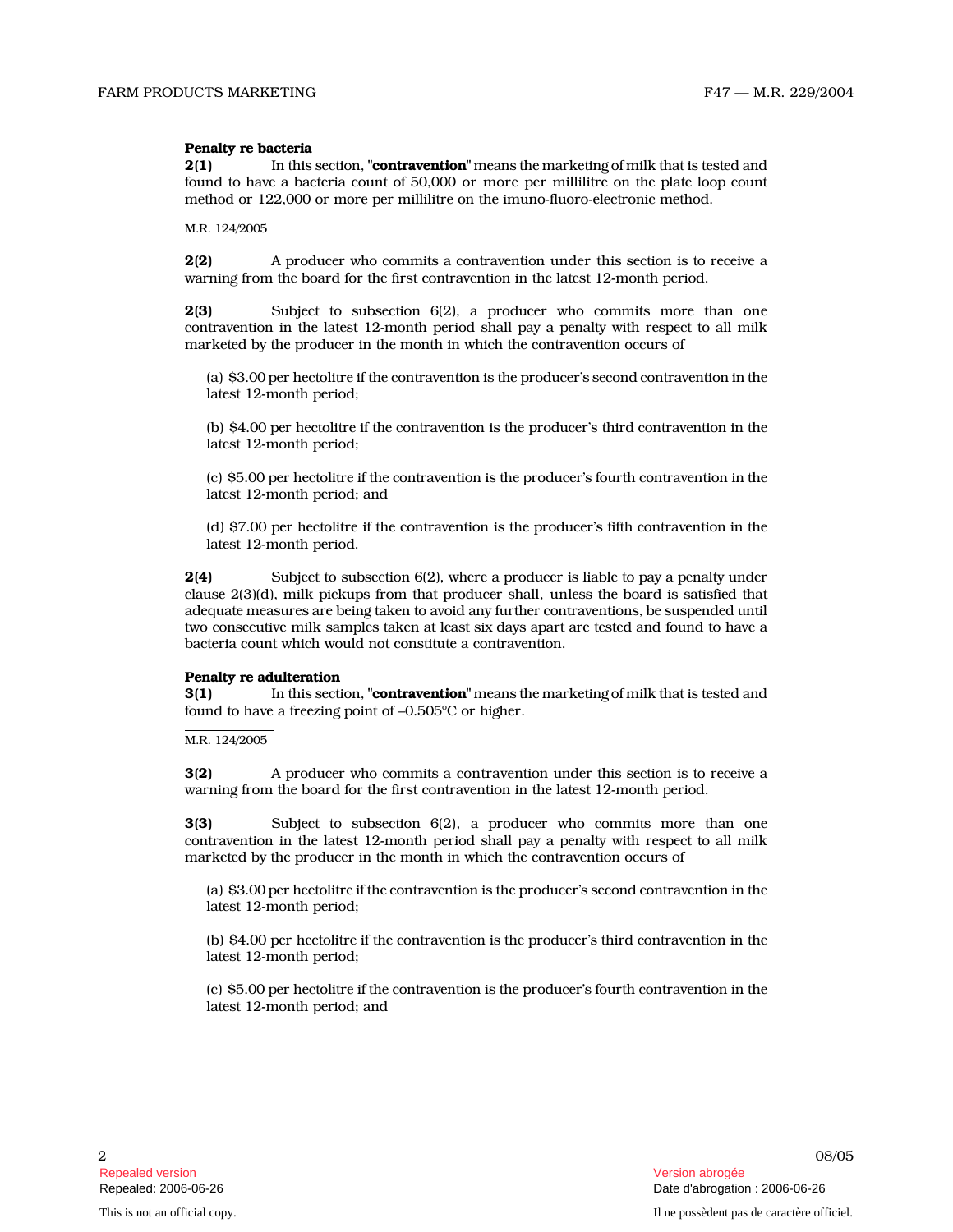(d) \$7.00 per hectolitre if the contravention is the producer's fifth contravention in the latest 12-month period.

3(4) Subject to subsection 6(2), where a producer is liable to pay a penalty under clause 3(3)(d), milk pickups from that producer shall, unless the board is satisfied that adequate measures are being taken to avoid any further contraventions, be suspended until two consecutive milk samples taken at least six days apart are tested and found to have a freezing point of less than -0.505°C.

M.R. 124/2005

# Penalty re premises

4(1) In this section, "**contravention**" means the marketing of milk that has been

(a) produced in premises that do not comply with The Dairy Act or regulations made under it; or

(b) handled with equipment that does not comply with The Dairy Act or regulations made under it.

4(2) Subject to subsection 6(2), a producer who commits a contravention in the latest 12-month period shall pay a penalty with respect to all milk marketed by the producer in the month in which the contravention occurs of

(a) \$3.00 per hectolitre if the contravention is the producer's first contravention in the latest 12-month period;

(b) \$4.00 per hectolitre if the contravention is the producer's second contravention in the latest 12-month period;

(c) \$5.00 per hectolitre if the contravention is the producer's third contravention in the latest 12-month period; and

(d) \$7.00 per hectolitre if the contravention is the producer's fourth contravention in the latest 12-month period.

4(3) Subject to subsection 6(2), where a producer is liable to pay a penalty under clause 4(2)(d), milk pickups from that producer shall be suspended until the producer's premises and equipment are inspected by a dairy inspector appointed under The Dairy Act and found to comply with The Dairy Act and regulations made under it.

#### Penalty re somatic cell count

5(1) In this section, "**contravention**" means the marketing of milk that is tested and found to have a somatic cell count of 500,000 or more per millilitre.

5(2) A producer who commits a contravention under this section is to receive a warning from the board for the first contravention in the latest 12-month period.

This is not an official copy. Il ne possèdent pas de caractère officiel.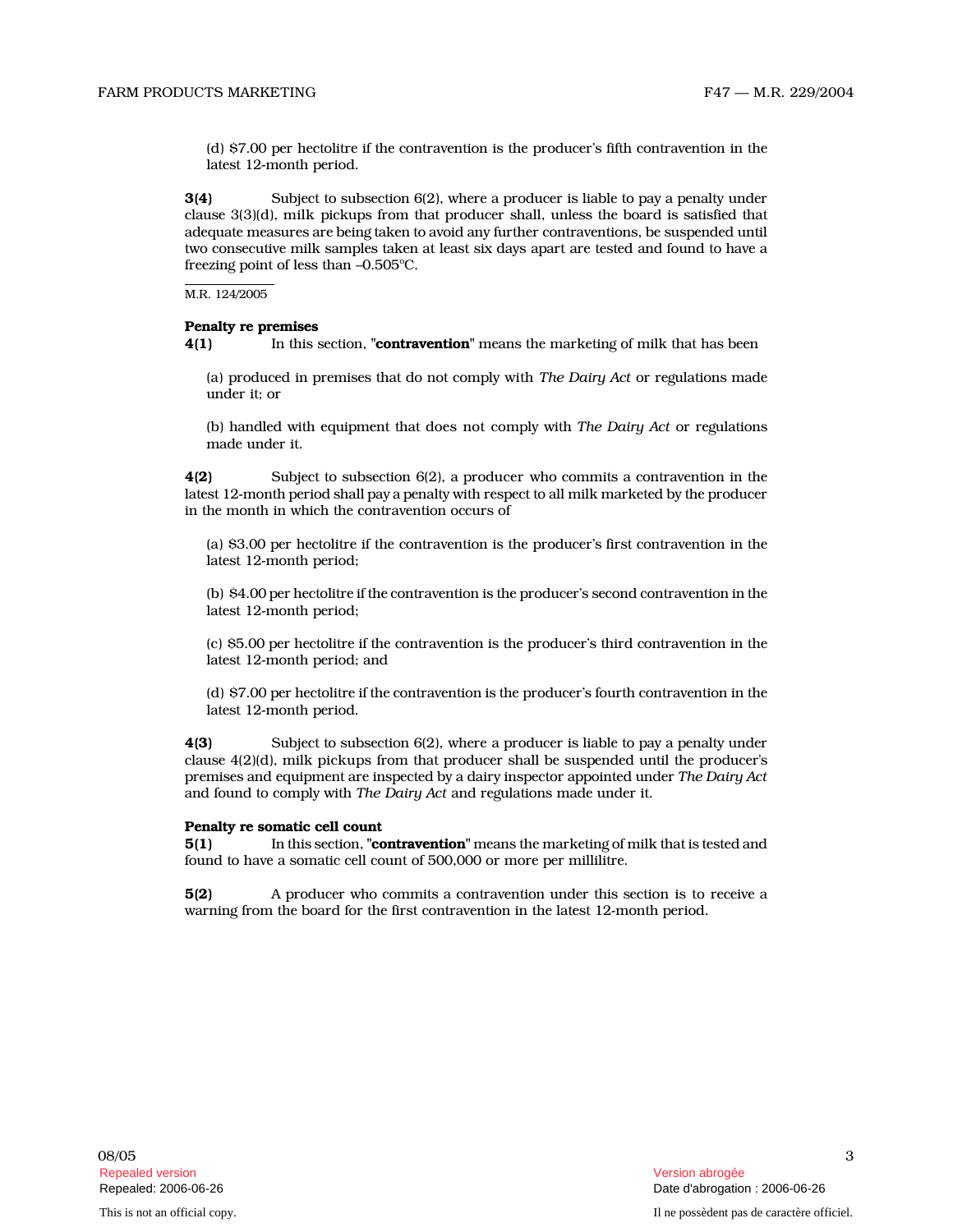5(3) Subject to subsection 6(2), a producer who commits more than one contravention in the latest 12-month period shall pay a penalty with respect to all milk marketed by the producer in the month in which the contravention occurs of

(a) \$3.00 per hectolitre if the contravention is the producer's second contravention in the latest 12-month period;

(b) \$4.00 per hectolitre if the contravention is the producer's third contravention in the latest 12-month period;

(c) \$5.00 per hectolitre if the contravention is the producer's fourth contravention in the latest 12-month period; and

(d) \$7.00 per hectolitre if the contravention is the producer's fifth contravention in the latest 12-month period.

5(4) Subject to subsection 6(2), where a producer is liable to pay a penalty under clause 5(3)(d), milk pickups from that producer shall, unless the board is satisfied that adequate measures are being taken to avoid any further contraventions, be suspended until two consecutive milk samples taken at least six days apart are tested and found to have a somatic cell count of less than 500,000 per millilitre.

## Highest penalty only payable

6(1) Subject to subsection 6(2), where a producer in a month commits more than one contravention under a section of this regulation, the producer shall pay only one penalty for the month under that section based on the last contravention in the month.

6(2) The board may waive or reduce a penalty under this regulation if it is satisfied that it is appropriate to do so, considering any factors the board reasonably considers relevant including the following:

- (a) public interest in a good quality milk supply;
- (b) reasonable requirements of manufacturers and processors;
- (c) effects of the contravention on other milk producers;
- (d) any special circumstances of the contravention or the producer;

(e) any measures taken or promised by the producer to prevent further contraventions.

#### **Notification**

7 Where a producer is liable to pay a penalty under this regulation, the board shall notify the producer in writing of the penalty, stating the amount of the penalty and how it was calculated.

#### Due date for penalties

8 A penalty under this regulation is due and payable by the producer to the board on receipt by the producer of a notice under section 7, and the amount of the penalty shall be deducted and retained from money that the board receives from the sale of milk marketed by the producer.